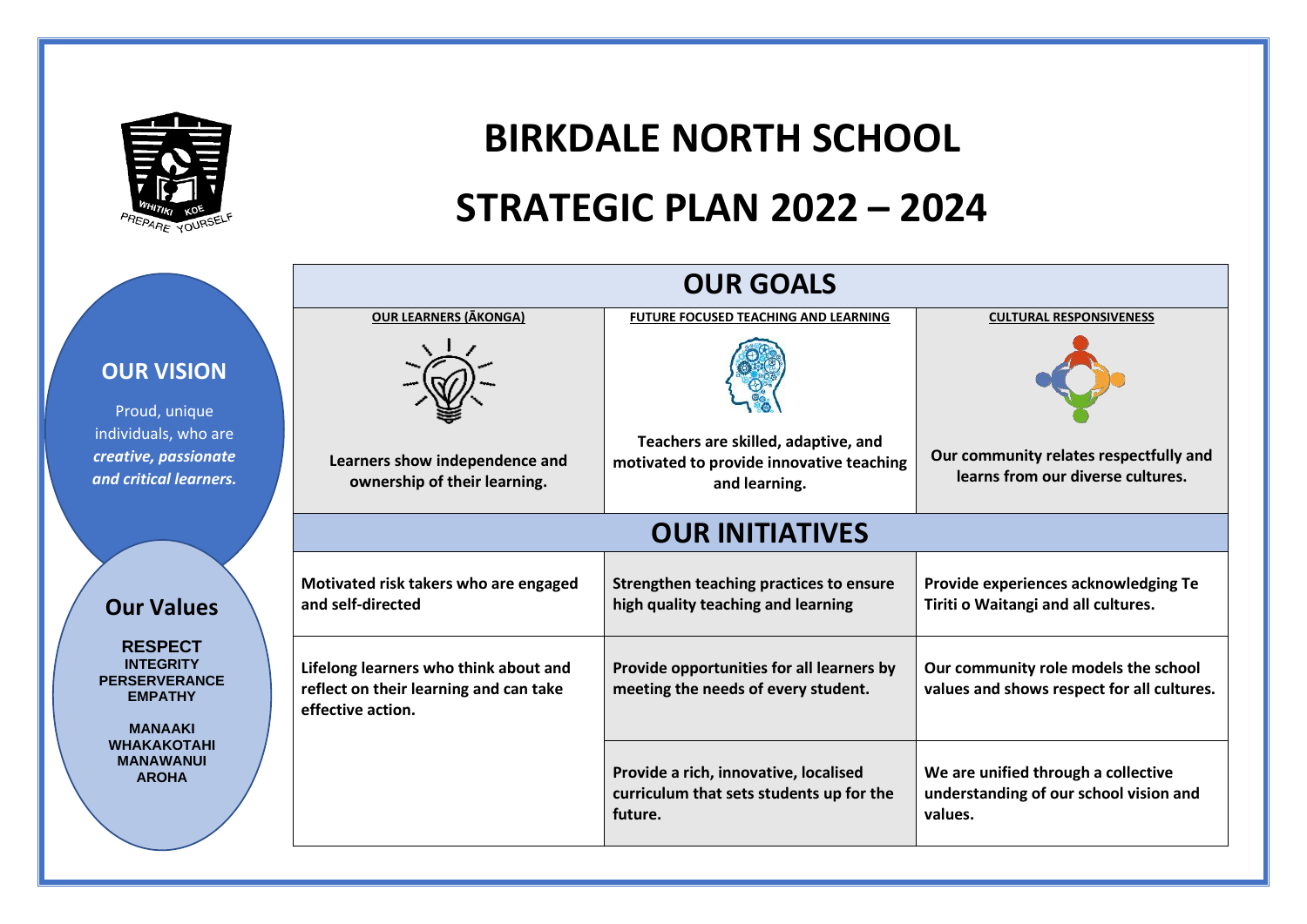

**ROAD MAPPING 2022 – 2024**

### **OUR LEARNERS (ĀKONGA) -**



#### **Learners show independence and ownership of their learning**

| <b>OUR LEARNERS (ĀKONGA)</b>                                                                                                                           |                                                                  | Year 1 (2022)                                                                                                             |                                           |                                         |                                                                                    |                                                 | Year 2 (2023)                                                                                 |                                                                                          |                                                                   |                   | Year 3 (2024)                                  |                                        |
|--------------------------------------------------------------------------------------------------------------------------------------------------------|------------------------------------------------------------------|---------------------------------------------------------------------------------------------------------------------------|-------------------------------------------|-----------------------------------------|------------------------------------------------------------------------------------|-------------------------------------------------|-----------------------------------------------------------------------------------------------|------------------------------------------------------------------------------------------|-------------------------------------------------------------------|-------------------|------------------------------------------------|----------------------------------------|
|                                                                                                                                                        | Term 1                                                           | Term <sub>2</sub>                                                                                                         | Term <sub>3</sub>                         | Term 4                                  | Term 1                                                                             | Term <sub>2</sub>                               | Term <sub>3</sub>                                                                             | Term 4                                                                                   | Term 1                                                            | Term <sub>2</sub> | Term <sub>3</sub>                              | Term 4                                 |
|                                                                                                                                                        |                                                                  |                                                                                                                           |                                           |                                         |                                                                                    |                                                 | Motivated risk takers who are engaged and self-directed and are able to take effective action |                                                                                          |                                                                   |                   |                                                |                                        |
| Annual survey for students,<br>teachers, and parents to find<br>interests, passions, and strengths<br>(incorporate in the following<br>years planning) | Develop student survey<br><b>Survey</b><br>Develop parent survey |                                                                                                                           |                                           |                                         | <b>Evaluate student surveys</b><br><b>Survey</b><br><b>Evaluate parent surveys</b> |                                                 |                                                                                               | <b>Evaluate student</b><br><b>Survey</b><br>surveys<br><b>Evaluate parent</b><br>surveys |                                                                   |                   |                                                |                                        |
| Develop a strong student voice                                                                                                                         |                                                                  |                                                                                                                           | Me and<br>My school<br>survey             |                                         |                                                                                    |                                                 | Me and My<br>school survey                                                                    |                                                                                          |                                                                   |                   | Me and<br>My<br>school<br>survey               |                                        |
|                                                                                                                                                        |                                                                  |                                                                                                                           |                                           |                                         |                                                                                    |                                                 | Lifelong learners who think about and reflect on their learning                               |                                                                                          |                                                                   |                   |                                                |                                        |
| Develop a plan to support our<br>children to be risktakers who are<br>creative, passionate, and critical<br><b>learners</b>                            | Intro to vision and values                                       | Vision visible throughout the school                                                                                      |                                           | <b>Children</b><br>can state<br>vision. | Intro to values and Values<br>Focus:                                               |                                                 |                                                                                               |                                                                                          |                                                                   |                   |                                                |                                        |
| Develop learning goals in child<br>speak:                                                                                                              |                                                                  | <b>Creative</b><br>as focus<br>(unpack)                                                                                   | <b>Passionate</b><br>as focus<br>(unpack) | <b>Critical as</b><br>focus<br>(unpack) | <b>Unpack</b><br>Respect /<br>Manaaki                                              | <b>Unpack</b><br>integrity /<br>Whakakot<br>ahi | <b>Unpack</b><br>Perseverance/<br>Manawanui                                                   | <b>Unpack</b><br>Empathy/<br><b>Aroha</b>                                                |                                                                   |                   |                                                |                                        |
| <b>Maths</b>                                                                                                                                           |                                                                  | <b>Teachers work to with</b><br><b>Maths</b><br>students to develop<br>goals -<br><b>Maths goals</b><br>focus in<br>class |                                           | <b>Maths</b><br>goals<br>established    |                                                                                    |                                                 |                                                                                               |                                                                                          |                                                                   |                   |                                                |                                        |
| Reading                                                                                                                                                |                                                                  |                                                                                                                           |                                           |                                         | <b>Teachers work with</b><br>students to develop<br>reading goals                  |                                                 | <b>Reading goals</b><br>- focus in<br>classes                                                 | Reading<br>goals<br>established                                                          |                                                                   |                   |                                                |                                        |
| <b>Writing</b>                                                                                                                                         |                                                                  |                                                                                                                           |                                           |                                         |                                                                                    |                                                 |                                                                                               |                                                                                          | <b>Teachers work with</b><br>students to develop<br>writing goals |                   | <b>Writing</b><br>goals -<br>focus in<br>class | <b>Writing</b><br>goals<br>established |
|                                                                                                                                                        |                                                                  |                                                                                                                           |                                           |                                         |                                                                                    |                                                 |                                                                                               |                                                                                          |                                                                   |                   |                                                |                                        |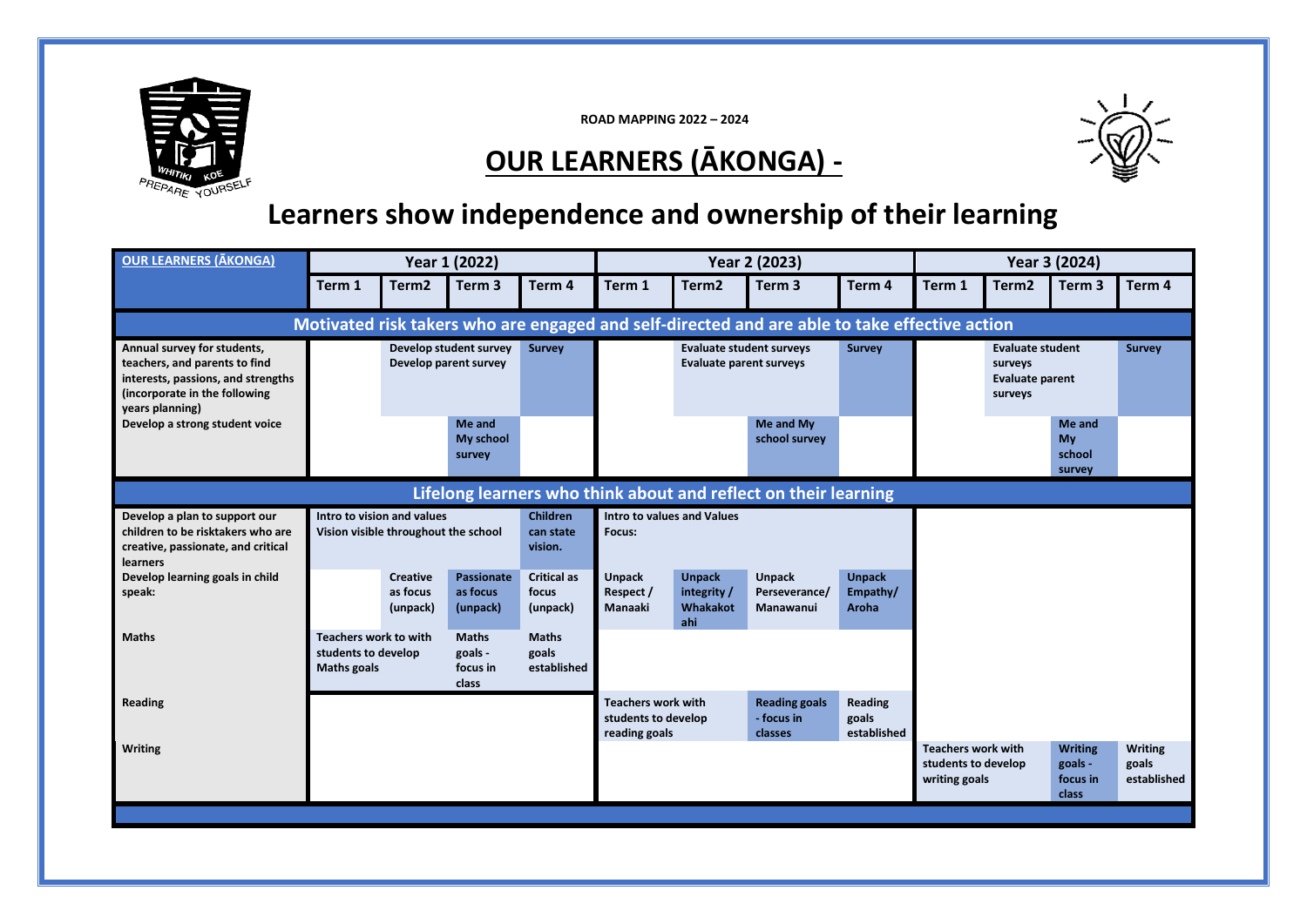**ROAD MAPPING 2022 – 2024**

#### **FUTURE FOCUSED TEACHING AND LEARNING –**



**Teachers are skilled, adaptive, and motivated to provide innovative teaching and learning.**

| <b>FUTURE FOCUSED</b><br><b>TEACHING AND LEARNING</b>                                            |                                                                            | Year 1 (2022)               |              |               | Year 2 (2023)                                                                          |                    |                |                                         | Year 3 (2024) |                   |        |        |
|--------------------------------------------------------------------------------------------------|----------------------------------------------------------------------------|-----------------------------|--------------|---------------|----------------------------------------------------------------------------------------|--------------------|----------------|-----------------------------------------|---------------|-------------------|--------|--------|
|                                                                                                  | Term 1                                                                     | Term <sub>2</sub>           | Term 3       | Term 4        | Term 1                                                                                 | Term <sub>2</sub>  | Term 3         | Term 4                                  | Term 1        | Term <sub>2</sub> | Term 3 | Term 4 |
|                                                                                                  |                                                                            |                             |              |               | Strengthen teaching practices to ensure high quality teaching and learning             |                    |                |                                         |               |                   |        |        |
| <b>Strengthen teaching practices</b><br>to ensure high quality teaching<br>and learning through: |                                                                            | Reo Kura ( % hour sessions) |              |               |                                                                                        |                    |                |                                         |               |                   |        |        |
| <b>Growing teacher</b><br>understanding of Tikanga<br>Māori and Te Reo Māori                     | <b>Reo</b><br><b>Kajako</b>                                                |                             |              |               |                                                                                        |                    |                |                                         |               |                   |        |        |
| Continuing to develop effective<br>pedagogy (Reo Kura and New<br>Zealand History focus)          |                                                                            | <b>Matariki</b>             | <b>Marae</b> | Te ao<br>Haka | Whakapapa)                                                                             | (Marai<br>Matuaka) | (Ako<br>manga) | (Mihimihi)                              |               |                   |        |        |
|                                                                                                  |                                                                            |                             |              |               | Provide opportunities for all learners by meeting the needs of every student.          |                    |                |                                         |               |                   |        |        |
| Provide opportunities for all<br>learners by meeting the needs<br>of every student.              |                                                                            |                             |              |               | Continue to develop culturally responsive practises                                    |                    |                |                                         |               |                   |        |        |
|                                                                                                  |                                                                            |                             |              |               | Provide a rich, innovative, localised curriculum that sets students up for the future. |                    |                |                                         |               |                   |        |        |
| Provide a rich, innovative,<br>localised curriculum that sets<br>students up for the future.     | Continuing links to Local curriculum through PD<br>including Māori History |                             |              |               |                                                                                        |                    |                | <b>Review of</b><br>local<br>Curriculum |               |                   |        |        |
|                                                                                                  |                                                                            |                             |              |               |                                                                                        |                    |                |                                         |               |                   |        |        |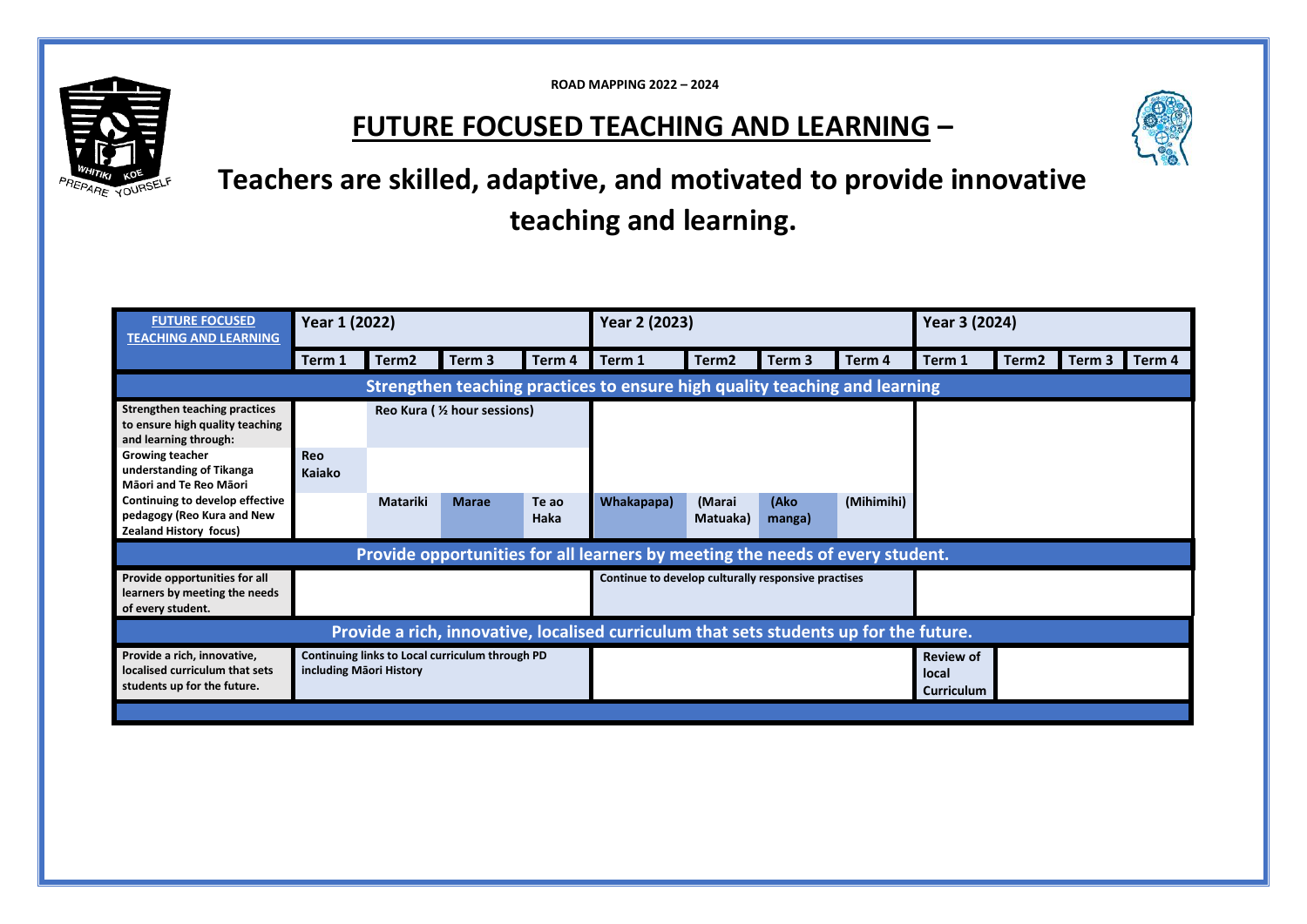

**ROAD MAPPING 2022 – 2024**

#### **CULTURAL RESPONSIVENESS –**



## **Our community relates respectfully and learns from our diverse cultures.**

| <b>CULTURAL</b>                                                                                                                                                                                      | Year 1 (2022)                                                                                 |                                   |                                                                                   |                  | Year 2 (2023)                                     |                                              |                   |                                             | Year 3 (2024)                                                                      |                   |                                       |                  |
|------------------------------------------------------------------------------------------------------------------------------------------------------------------------------------------------------|-----------------------------------------------------------------------------------------------|-----------------------------------|-----------------------------------------------------------------------------------|------------------|---------------------------------------------------|----------------------------------------------|-------------------|---------------------------------------------|------------------------------------------------------------------------------------|-------------------|---------------------------------------|------------------|
| <b>RESPONSIVENESS</b>                                                                                                                                                                                | Term 1                                                                                        | Term <sub>2</sub>                 | Term <sub>3</sub>                                                                 | <b>Term</b><br>4 | Term 1                                            | Term <sub>2</sub>                            | Term <sub>3</sub> | Term 4                                      | Term 1                                                                             | Term <sub>2</sub> | Term <sub>3</sub>                     | <b>Term</b><br>4 |
|                                                                                                                                                                                                      |                                                                                               |                                   | Provide experiences acknowledging Te Tiriti o Waitangi and all cultures.          |                  |                                                   |                                              |                   |                                             |                                                                                    |                   |                                       |                  |
| <b>Provide experiences</b><br>acknowledging Te Tiriti<br>o Waitangi and all<br>cultures.                                                                                                             |                                                                                               |                                   | Community<br>consult and<br>feed back                                             |                  |                                                   | <b>Community</b><br>consult and<br>feed back |                   |                                             |                                                                                    |                   | Community<br>consult and<br>feed back |                  |
| Reo Whānau<br>engagement                                                                                                                                                                             | Whānau Māori are engaged<br>through the same learning content<br>as their tamariki and kaiako |                                   |                                                                                   |                  | Whānau Māori support available - online resources |                                              |                   | <b>Reflection</b><br>and<br>evaluation      |                                                                                    |                   |                                       |                  |
| Our community role models the school values and shows respect for all cultures                                                                                                                       |                                                                                               |                                   |                                                                                   |                  |                                                   |                                              |                   |                                             |                                                                                    |                   |                                       |                  |
| Our community role<br>models the school<br>values and shows<br>respect for all cultures<br>consultation with<br>whanau.<br>develop stronger<br>partnerships with our<br>Māori / Pasifika<br>families | <b>Information</b><br>evening<br>whole<br>school                                              | Whānau<br>hui<br>Pasifika<br>Fono | Development of<br>Whānau group<br>Development of a<br><b>Fono Group</b>           |                  | Information<br>evening<br>whole<br>school         | Whānau<br>hui<br>Pasifika<br>Fono            |                   |                                             | <b>Information</b><br>evening<br>whole<br>school<br>Whānau hui<br>Pasifika<br>Fono |                   |                                       |                  |
|                                                                                                                                                                                                      |                                                                                               |                                   | We are unified through a collective understanding of our school vision and values |                  |                                                   |                                              |                   |                                             |                                                                                    |                   |                                       |                  |
| We are unified through<br>a collective<br>understanding of our<br>school vision and values                                                                                                           |                                                                                               |                                   |                                                                                   |                  |                                                   |                                              |                   | <b>Mission</b><br>and values<br>established | <b>Charter</b><br>consultation                                                     |                   |                                       |                  |
| <b>BNS school Values</b><br>School mission will<br>become part of the<br>school culture                                                                                                              | <b>Visibility</b><br>around<br>school                                                         |                                   | Website to reflect values                                                         |                  |                                                   |                                              |                   |                                             |                                                                                    |                   |                                       |                  |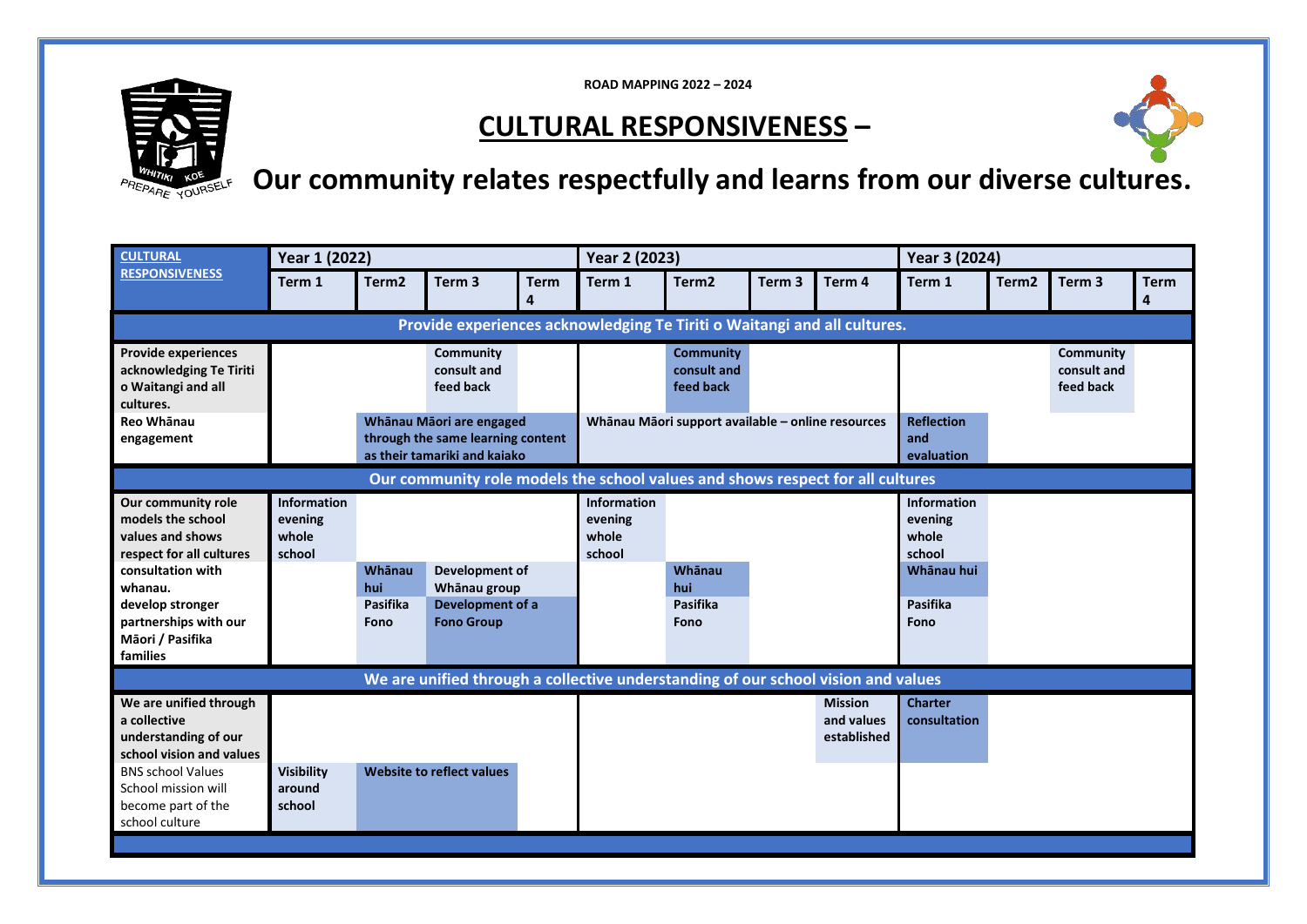

## **STRATEGIC GOAL: OUR LEARNERS (ĀKONGA)**



## **Learners show independence and ownership of their learning**

| <b>INITIATIVE</b>                                                                                                                                                                                                             | <b>ACTION</b>                                                                                                                                                                                                                                                                                                                                   | <b>RESPONSIBILITIES</b>                                                                                                                        | <b>RESOURCES</b>                                                                                                                                                                                                                   | <b>MEASUREMENTS</b>                                                                                                                                                                                                                                                                                                                                                                                                                             |
|-------------------------------------------------------------------------------------------------------------------------------------------------------------------------------------------------------------------------------|-------------------------------------------------------------------------------------------------------------------------------------------------------------------------------------------------------------------------------------------------------------------------------------------------------------------------------------------------|------------------------------------------------------------------------------------------------------------------------------------------------|------------------------------------------------------------------------------------------------------------------------------------------------------------------------------------------------------------------------------------|-------------------------------------------------------------------------------------------------------------------------------------------------------------------------------------------------------------------------------------------------------------------------------------------------------------------------------------------------------------------------------------------------------------------------------------------------|
| <b>Motivated risk takers who</b><br>are engaged and self-<br>directed<br><b>Annual survey for students</b><br>/teachers/ parents<br>Develop a strong student<br>voice so that students are<br>connected to their<br>learning. | Develop a student survey and action<br>$\bullet$<br>in term 4<br>Develop a parent survey and action<br>in term 4<br>Use data gathered to support<br>learning and planning for the<br>following year<br>Action Me and My school survey in<br>term 3<br>Analyse and Compare data from Me<br>$\bullet$<br>and My school survey for future<br>focus | <b>SLT (Senior</b><br>$\bullet$<br>Leadership<br>Team)<br><b>Teachers</b><br>$\bullet$<br><b>Teacher aides</b><br><b>Students</b><br>$\bullet$ | <b>The Literacy Learning</b><br><b>Progressions</b><br><b>BNS OTJ literacy tool</b><br><b>NZC</b><br><b>Key competencies</b><br><b>Wellbeing school</b><br>survey (NZCER)<br>Me and My school<br>survey (NZCER)<br><b>Teachers</b> | By the end of:<br>2022 - Student<br>literacy goal setting in<br>child-speak to be<br>completed<br>$2023 - Student$<br>literacy goal setting<br>used in teaching and<br>learning.<br>2023 – Student maths<br>goal setting in child-<br>speak to be<br>completed<br>2024 – Student maths<br>goal setting used in<br>teaching and learning.<br><b>Opportunities for</b><br>students to take risks<br>in their learning is<br>evident (2022 - 2024) |
| <b>Lifelong learners who think</b><br>about and reflect on their<br>learning                                                                                                                                                  | Develop a plan to ensure that<br>$\bullet$<br>children are an active part of                                                                                                                                                                                                                                                                    | <b>Principal and</b><br>$\bullet$<br><b>Deputy</b><br>Principal.                                                                               | <b>Literacy Learning</b><br>$\bullet$<br><b>Progressions</b>                                                                                                                                                                       | Self-reflection and /or<br>peer reflection                                                                                                                                                                                                                                                                                                                                                                                                      |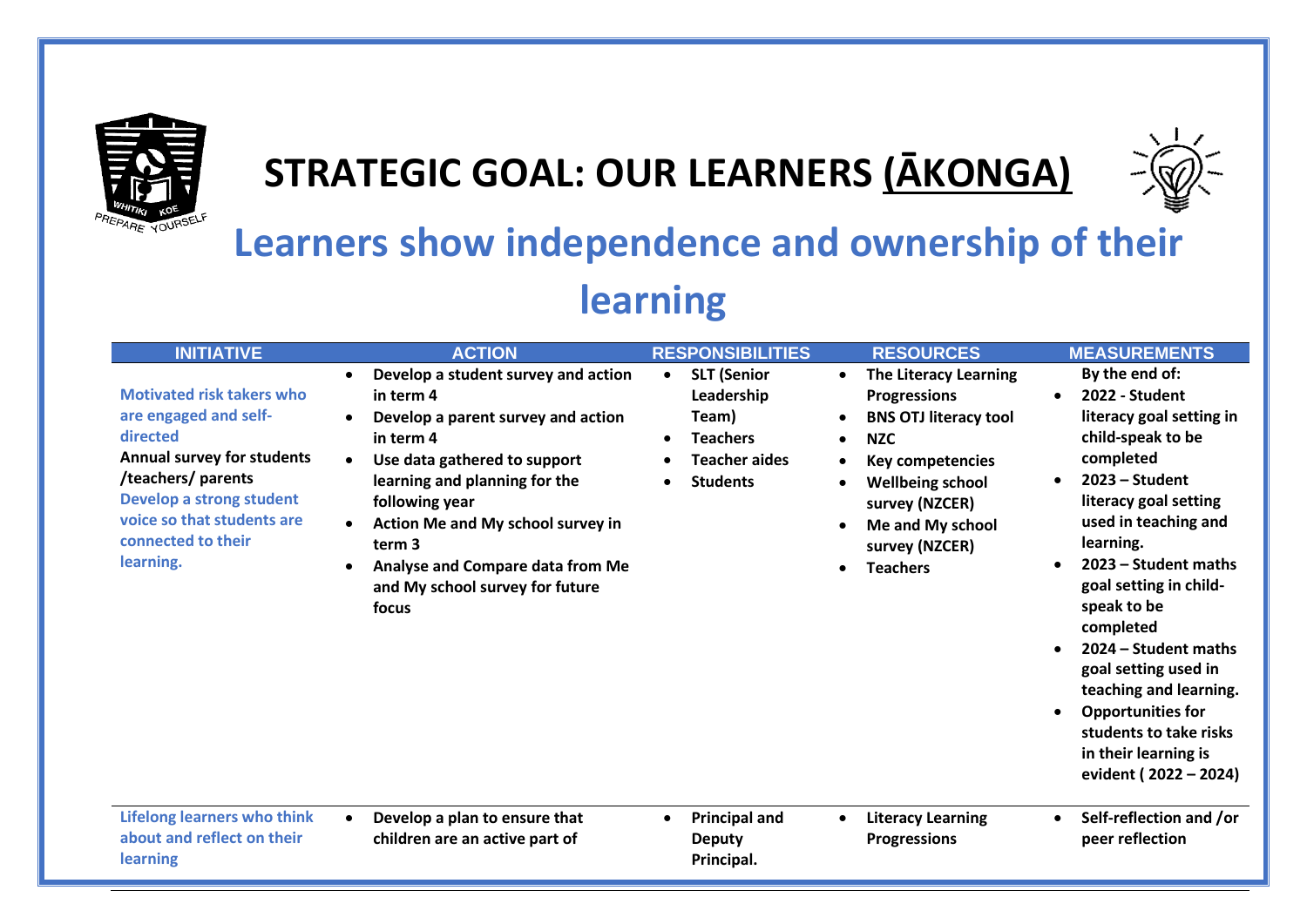| Support our children to be<br>risk takers who are<br>creative, passionate, and<br>critical learners. | developing creative, passionate, and<br>critical learners<br>Plan teaching and learning to<br>support and encourage children to<br>demonstrate our values R.I.P.E.<br>Teachers to develop learning goals<br>in child-speak so that students<br>understand how to achieve the<br>goals. | <b>Teachers</b><br>$\bullet$<br>Parents/BNS<br>$\bullet$<br>community                                            | <b>ELLPS (English</b><br><b>Language Learning</b><br><b>Progressions</b> )<br><b>Effective Pedagogy in</b><br><b>Social Sciences.</b><br><b>School vision and</b><br>values<br><b>NZC</b><br><b>Making Learning</b><br>Visible by Michael<br><b>Absolum</b> | <b>Students can interpret</b><br>and explain the<br>learning goals process<br>at their appropriate<br>level |
|------------------------------------------------------------------------------------------------------|----------------------------------------------------------------------------------------------------------------------------------------------------------------------------------------------------------------------------------------------------------------------------------------|------------------------------------------------------------------------------------------------------------------|-------------------------------------------------------------------------------------------------------------------------------------------------------------------------------------------------------------------------------------------------------------|-------------------------------------------------------------------------------------------------------------|
| Learners who decide goals<br>and determine action steps                                              | <b>Plan and Scaffold students to</b><br>understand what action steps mean                                                                                                                                                                                                              | <b>SLT</b><br>$\bullet$<br><b>Teachers</b><br>$\bullet$<br><b>PD</b> facilitator<br>$\bullet$<br><b>Students</b> | <b>Teachers</b><br><b>Facilitator</b><br><b>Differentiated</b><br><b>Progressions in child</b><br>speak                                                                                                                                                     | <b>Students can interpret</b><br>if there is an action<br>required within an<br>inquiry. The "so<br>what"   |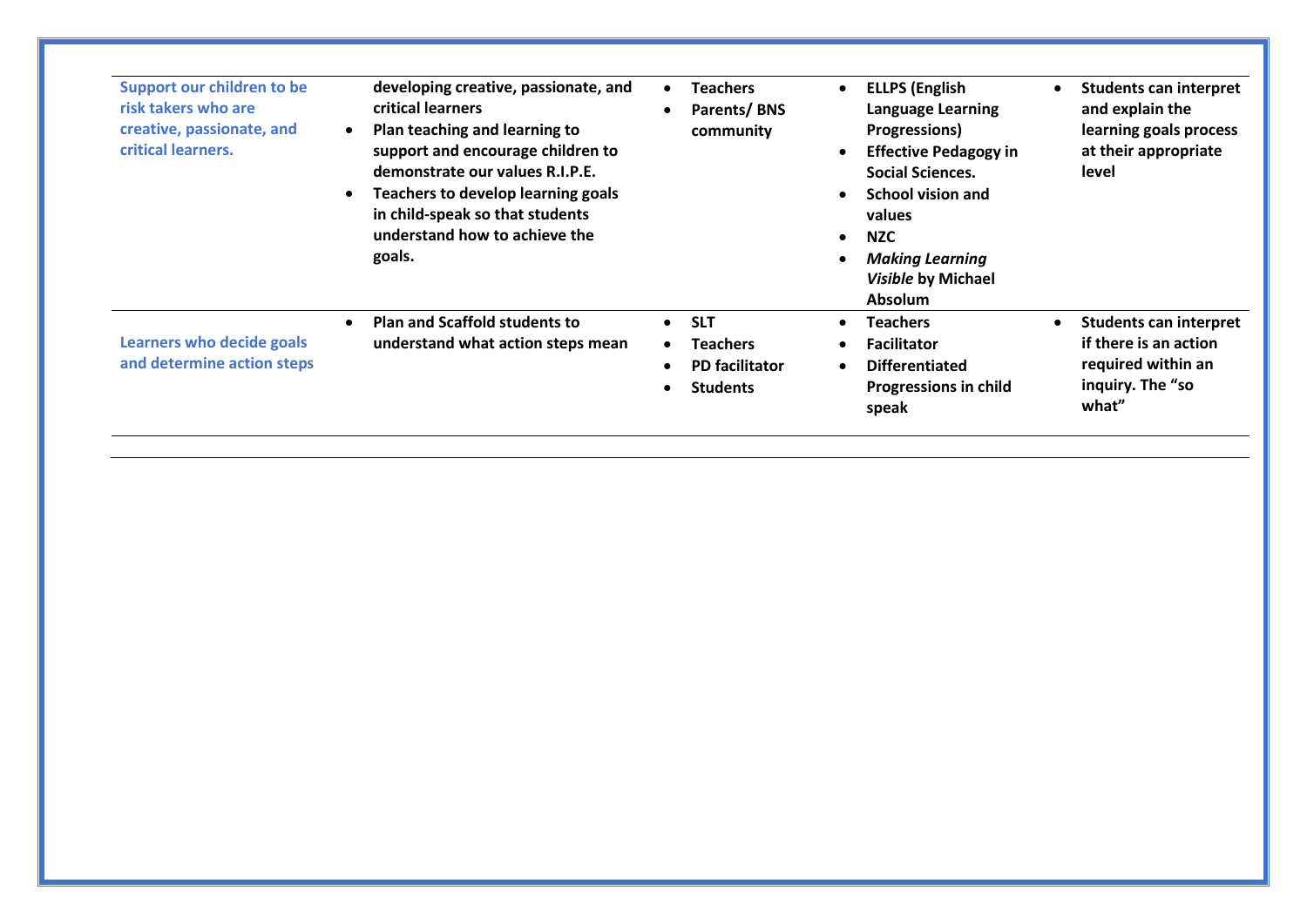

# **STRATEGIC GOAL: FUTURE FOCUSED TEACHING AND LEARNING**



# **Teachers are skilled, adaptive, and motivated to provide innovative teaching and learning.**

| <b>INITIATIVE</b>                                                                                                                                                                                 | <b>ACTION</b>                                                                                                                                                                                                                                                                                                                                                                                                             | <b>RESPONSIBILITIES</b>                                                   | <b>RESOURCES</b>                                                                                                                                                                                                                                                                                                                                                                                            | <b>MEASUREMENTS</b>                                                                                                                                                                                                                                                |
|---------------------------------------------------------------------------------------------------------------------------------------------------------------------------------------------------|---------------------------------------------------------------------------------------------------------------------------------------------------------------------------------------------------------------------------------------------------------------------------------------------------------------------------------------------------------------------------------------------------------------------------|---------------------------------------------------------------------------|-------------------------------------------------------------------------------------------------------------------------------------------------------------------------------------------------------------------------------------------------------------------------------------------------------------------------------------------------------------------------------------------------------------|--------------------------------------------------------------------------------------------------------------------------------------------------------------------------------------------------------------------------------------------------------------------|
| <b>Strengthen teaching</b><br>practices to ensure high<br>quality teaching and<br><b>learning</b><br><b>Grow teachers</b><br>understanding of Te Tiriti o<br><b>Waitangi and Te Reo</b><br>Māori. | Teachers will identify areas for<br>$\bullet$<br>growth in effective pedagogy.<br>Develop effective pedagogical<br>$\bullet$<br>practices that make a difference for<br>all learners<br>Implement Whakamānawatia Te Reo<br>Māori programme to grow teachers<br>understanding of Te Tiriti o Waitangi<br>Implement Whakamānawatia Te Reo<br>$\bullet$<br>Māori programme to grow teachers<br>understanding of Te Reo Māori | <b>Teachers</b><br>$\bullet$<br>Coaches /<br><b>Mentors</b><br><b>SLT</b> | <b>MAC</b> (Māori<br>$\bullet$<br>Achievement<br>Collaborative)<br><b>Mäori Action</b><br>$\bullet$<br><b>Education plan</b><br><b>Staff meeting</b><br>$\bullet$<br><b>PLG (Professional</b><br>$\bullet$<br><b>Learning Groups)</b><br>Ka Hikitia<br>$\bullet$<br><b>Pacifica Action</b><br>$\bullet$<br><b>Education plan</b><br>Whakamānawatia Te<br><b>Reo Māori</b><br>programme-Te<br>Tuatahi Trust, | <b>Teachers track areas</b><br>of growth in effective<br>pedagogy and are<br>able to demonstrate<br>changes in their<br>practice through their<br>personal Growth<br>cycle<br><b>Teachers have</b><br>successfully<br>completed and are<br>using in their practice |
| <b>Provide opportunities for</b><br>all learners by meeting the<br>needs of every student.                                                                                                        | Develop culturally responsive<br>$\bullet$<br>practices<br>Develop knowledge to deepen our<br>classroom practice through universal<br>design for learning approaches                                                                                                                                                                                                                                                      | <b>SLT</b><br>$\bullet$<br><b>Teachers</b><br>PLD facilitator(s)          | Universal design for<br>$\bullet$<br>learning<br>Learning<br>$\bullet$<br>progressions<br><b>PLD facilitator</b>                                                                                                                                                                                                                                                                                            | $\bullet$                                                                                                                                                                                                                                                          |
| Provide a rich, Innovative,<br>localised curriculum that                                                                                                                                          | Make learning visible for teachers and<br>$\bullet$<br>their learners                                                                                                                                                                                                                                                                                                                                                     | <b>SLT</b><br>$\bullet$<br><b>Teachers</b><br>PLD facilitator(s)          | <b>PLD facilitator</b><br>$\bullet$                                                                                                                                                                                                                                                                                                                                                                         | $\bullet$                                                                                                                                                                                                                                                          |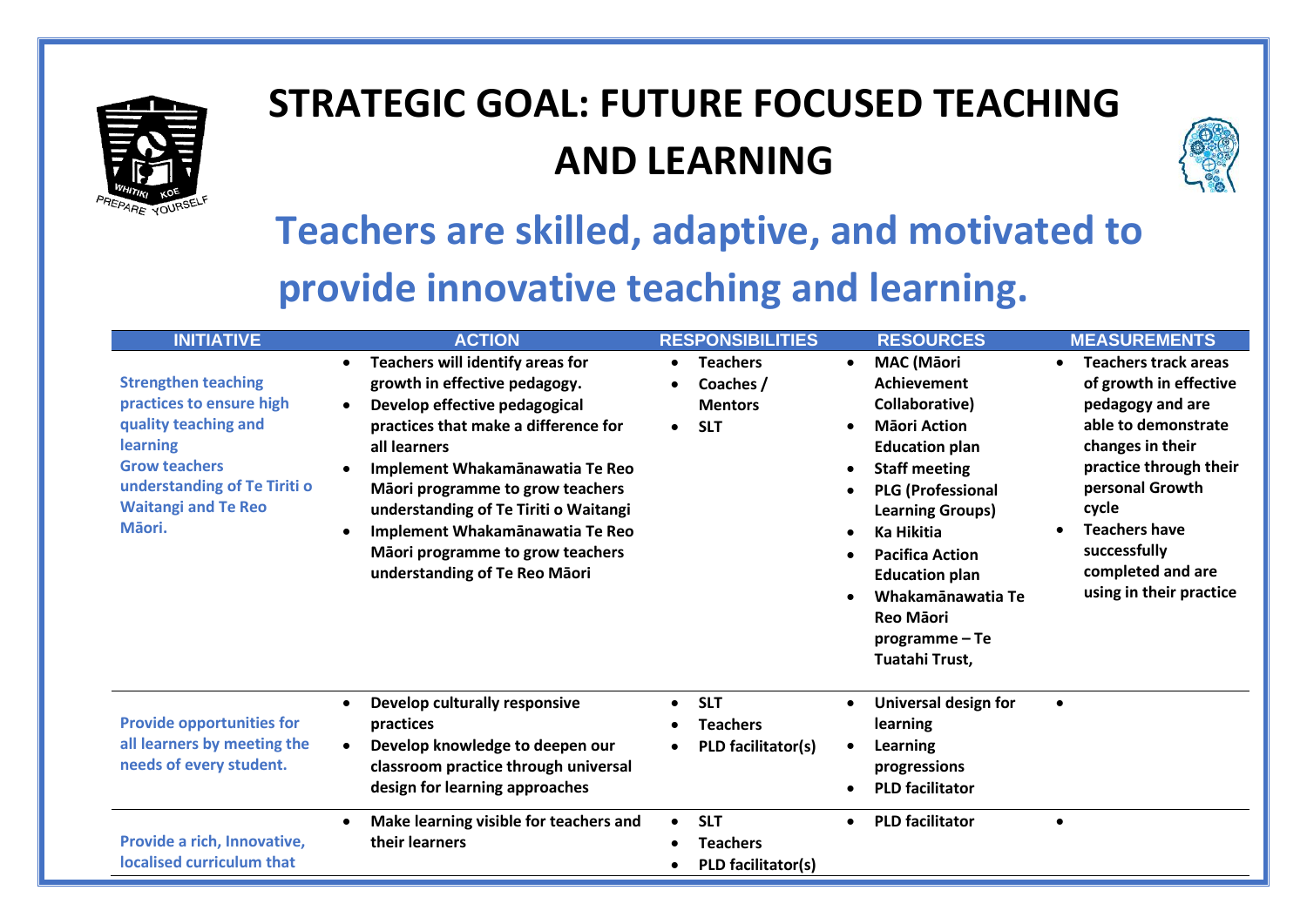| sets students up for the |  |
|--------------------------|--|
| future.                  |  |

- **Apply local curriculum opportunities through learning**
- **Align all PD and teaching approaches to the curriculum refresh**
- **Link within the community relating to learning**
- Summary hui no 1.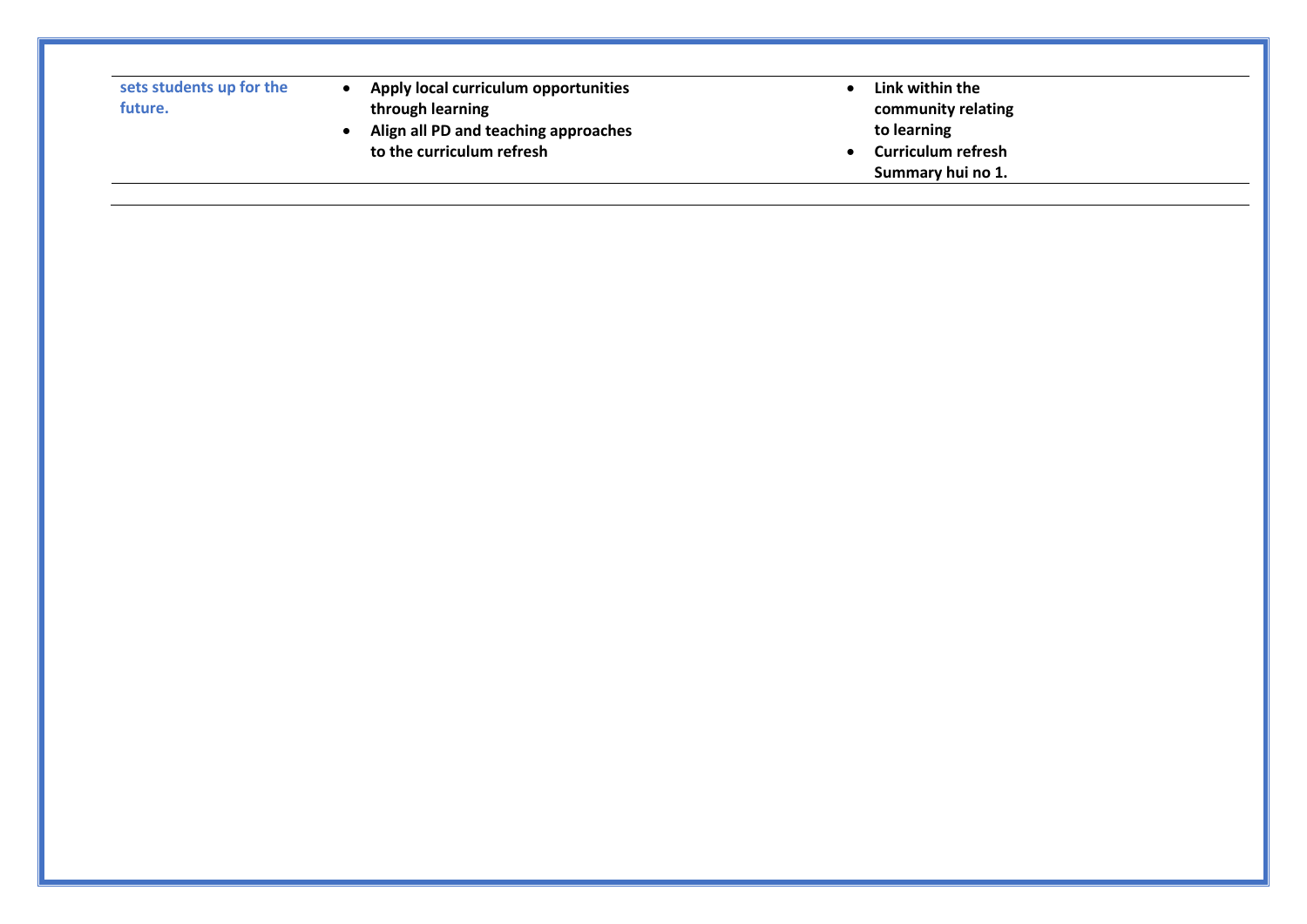

## **STRATEGIC GOAL: CULTURAL RESPONSIVENESS**



# **Our community relates respectfully and learns from**

## **our diverse cultures.**

| <b>INITIATIVE</b>                                                                               | <b>ACTION</b>                                                                                                                                                                                                                                                                                                        | <b>RESPONSIBILITIES</b>                                                                                                | <b>RESOURCES</b>                                                                                                                                           | <b>MEASUREMENTS</b>                                                                                                                                                                                                                                         |
|-------------------------------------------------------------------------------------------------|----------------------------------------------------------------------------------------------------------------------------------------------------------------------------------------------------------------------------------------------------------------------------------------------------------------------|------------------------------------------------------------------------------------------------------------------------|------------------------------------------------------------------------------------------------------------------------------------------------------------|-------------------------------------------------------------------------------------------------------------------------------------------------------------------------------------------------------------------------------------------------------------|
| <b>Provide experiences</b><br>acknowledging Te Tiriti o<br><b>Waitangi and all cultures.</b>    | Create an environment which helps<br>$\bullet$<br>children to be confident in their<br>identity and culture<br>Raise the profiles of Te Tiriti o<br>$\bullet$<br>Waitangi for teacher and students<br><b>Explicitly use Te Reo Maori and the</b><br>$\bullet$<br>languages of our community to<br>greet and farewell | <b>SLT</b><br>$\bullet$<br><b>Facilitator</b><br><b>Teachers</b>                                                       | <b>Te Ahu Te Reo</b><br>mäori<br>tailor-made te<br>reo Māori<br>professional<br>development<br><b>Taku Reo</b><br><b>Survey</b><br><b>MAC</b><br>$\bullet$ | $\bullet$                                                                                                                                                                                                                                                   |
| <b>Our community role models</b><br>the school values and<br>shows respect for all<br>cultures. | Priority to develop stronger<br>$\bullet$<br>partnerships with our Māori /<br><b>Pasifika families</b><br>Implement regular and reflective<br>consultation with whanau.                                                                                                                                              | Principal<br>$\bullet$<br><b>SLT</b><br><b>BOT</b> (Board of<br>$\bullet$<br>Trustees)<br><b>Teachers</b><br>$\bullet$ | Māori / Pacific<br>learners action<br>plans<br><b>Ka Hikitia</b><br>document                                                                               | <b>Consultation has</b><br>taken place and<br>feedback considered<br><b>School events are</b><br>organised to allow<br>unification of our<br>community, ie cultural<br>celebrations, end of<br>year assembly and<br>shared picnic.<br>Informative evenings. |
| We are unified through a<br>collective understanding of<br>our school vision and<br>values.     | <b>Explicitly display our BNS school</b><br>$\bullet$<br>Values R.I.P.E and our Vision C.P.C.<br>(Creative, Passionate, Critical<br>learners)<br>R.I.P.E and CPC become part of the<br>culture of the school                                                                                                         | Principal<br>$\bullet$<br><b>BOT</b><br><b>BNS community</b><br>$\bullet$                                              | <b>Visible values</b><br>$\bullet$<br>R.I.P.E and<br>vision (C.P.C)<br>through out the<br>school                                                           | $\bullet$                                                                                                                                                                                                                                                   |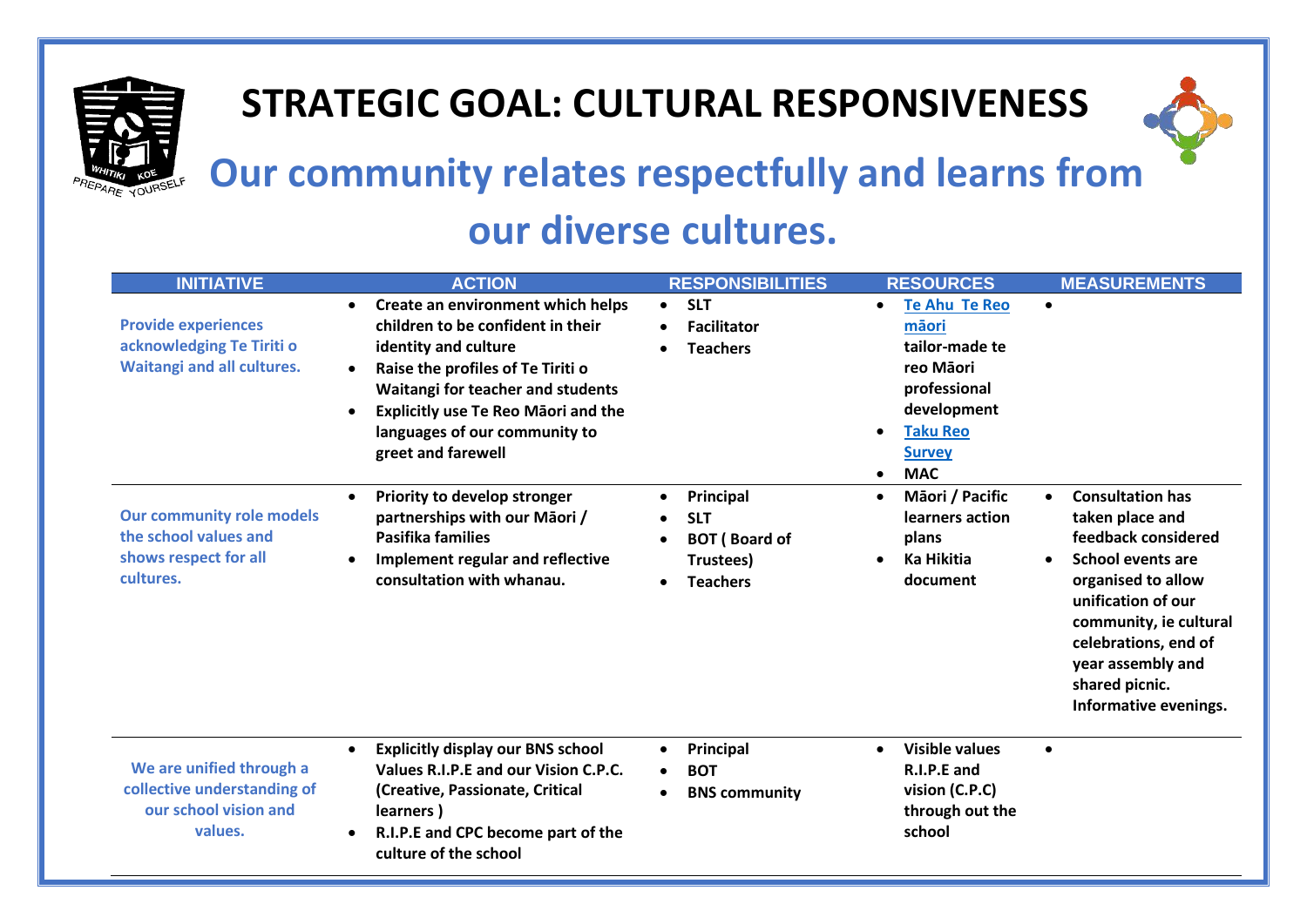

## **Annual Plan 2022**

#### **STRATEGIC GOAL: OUR LEARNERS (ĀKONGA)**

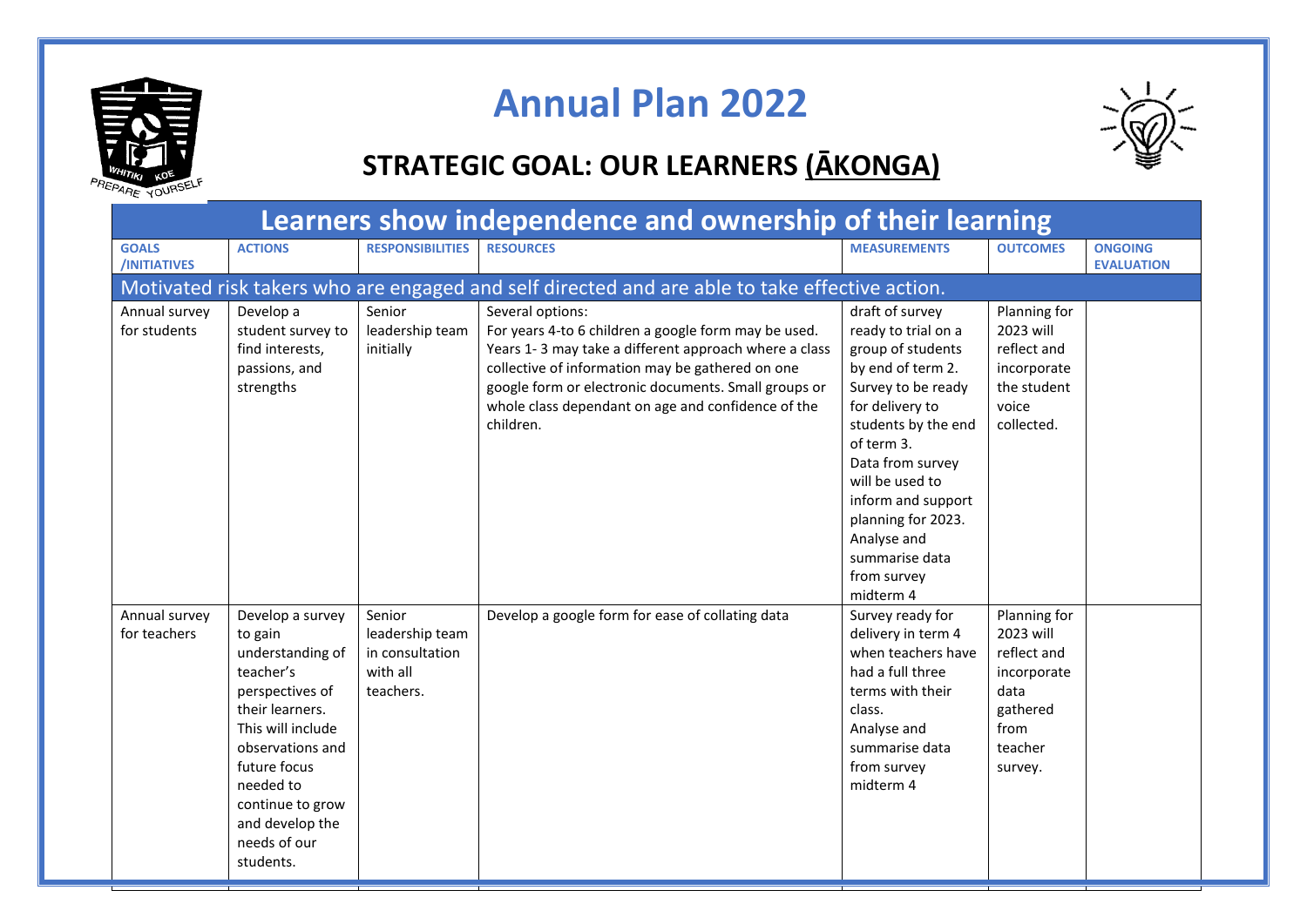| Annual survey<br>for parents/<br>whanau                          | Develop a survey<br>that will find out<br>the views of<br>parents/whanau<br>in order to<br>enhance the<br>partnership<br>between school<br>and home. | Staff<br>Senior<br>leadership<br>Key community<br>members<br>representing<br>different<br>cultures within<br>our school. | Several different approaches will be needed to collect<br>this data.<br>~ electronically on a google form.<br>~ inviting specific cultural group together and collect<br>data through a less formal approach<br>~ one on one with some parents<br>$\sim$ a pop in evening /afternoon with a variety of<br>methods to collect information is available -<br>electronic, paper or simply having a conversation with<br>another person. | Draft a survey ready<br>to trial on a small<br>group early term 3<br>Survey ready early<br>term 4 for delivery<br>Analyse and<br>summarise data<br>from survey<br>midterm 4                         | Planning for<br>2023 will<br>reflect and<br>incorporate<br>data<br>gathered<br>from parent<br>survey.                 |  |
|------------------------------------------------------------------|------------------------------------------------------------------------------------------------------------------------------------------------------|--------------------------------------------------------------------------------------------------------------------------|--------------------------------------------------------------------------------------------------------------------------------------------------------------------------------------------------------------------------------------------------------------------------------------------------------------------------------------------------------------------------------------------------------------------------------------|-----------------------------------------------------------------------------------------------------------------------------------------------------------------------------------------------------|-----------------------------------------------------------------------------------------------------------------------|--|
| Develop a<br>strong student<br>voice                             | Administer Me<br>and MY school<br>survey for year 4<br>- 6 students.                                                                                 | Anne-Marie<br>Teachers<br>Year 4-6<br>students                                                                           | Online resource on NZCER.<br>https://www.nzcer.org.nz/tests/me-and-my-school                                                                                                                                                                                                                                                                                                                                                         | Survey administered<br>mid-term 3                                                                                                                                                                   | Data<br>informs<br>teachers<br>and SLT of<br>trends.<br>Supports<br>reporting<br>and future<br>focus for<br>planning. |  |
|                                                                  |                                                                                                                                                      |                                                                                                                          | Lifelong learners who think about and reflect on their learning                                                                                                                                                                                                                                                                                                                                                                      |                                                                                                                                                                                                     |                                                                                                                       |  |
| Make sure our<br>school vision is<br>visible                     | Display Vision<br>throughout the<br>school.                                                                                                          | Annette<br>Taryn<br>Teachers<br>students                                                                                 | Vision to be designed to be attractive eye catching:<br>Proud, unique individuals, who are Creative,<br>Passionate and Critical learners. (CPC)                                                                                                                                                                                                                                                                                      | Before the<br>beginning of the<br>term the Vision<br>should be in every<br>classroom, office,<br>staff room, library,<br>and hall.<br>It will be visible<br>wherever there are<br>people to see it. | This will<br>support and<br>encourage<br>the culture<br>of our<br>school and<br>CPC will be<br>common<br>language     |  |
| Introduction of<br>school vision to<br>students and<br>community | Students will<br>learn about and<br>understand the<br>BNS vision and be<br>able to link it to<br>their learning.                                     | Teachers<br>Students<br>Admin staff<br>Community /<br>whanau                                                             | Website<br>Facebook<br>Teachers - incorporated into everyday chat in their<br>lessons /planning etc.<br>Community / Whanau - talk about vision and<br>incorporate in stationary, emails, all social media.<br>Introduction at Meet the Teacher Evening.                                                                                                                                                                              | Term 1 - Integrated<br>into class treaties.<br>Term 2 - focus on<br>Creative<br>Term 3 - focus on<br>Passionate<br>Term 4 - Focus on<br>Critical<br>Term 4 - Become an<br>integral part of the      | The vision<br>will be clear<br>and part of<br>the culture<br>at BNS.                                                  |  |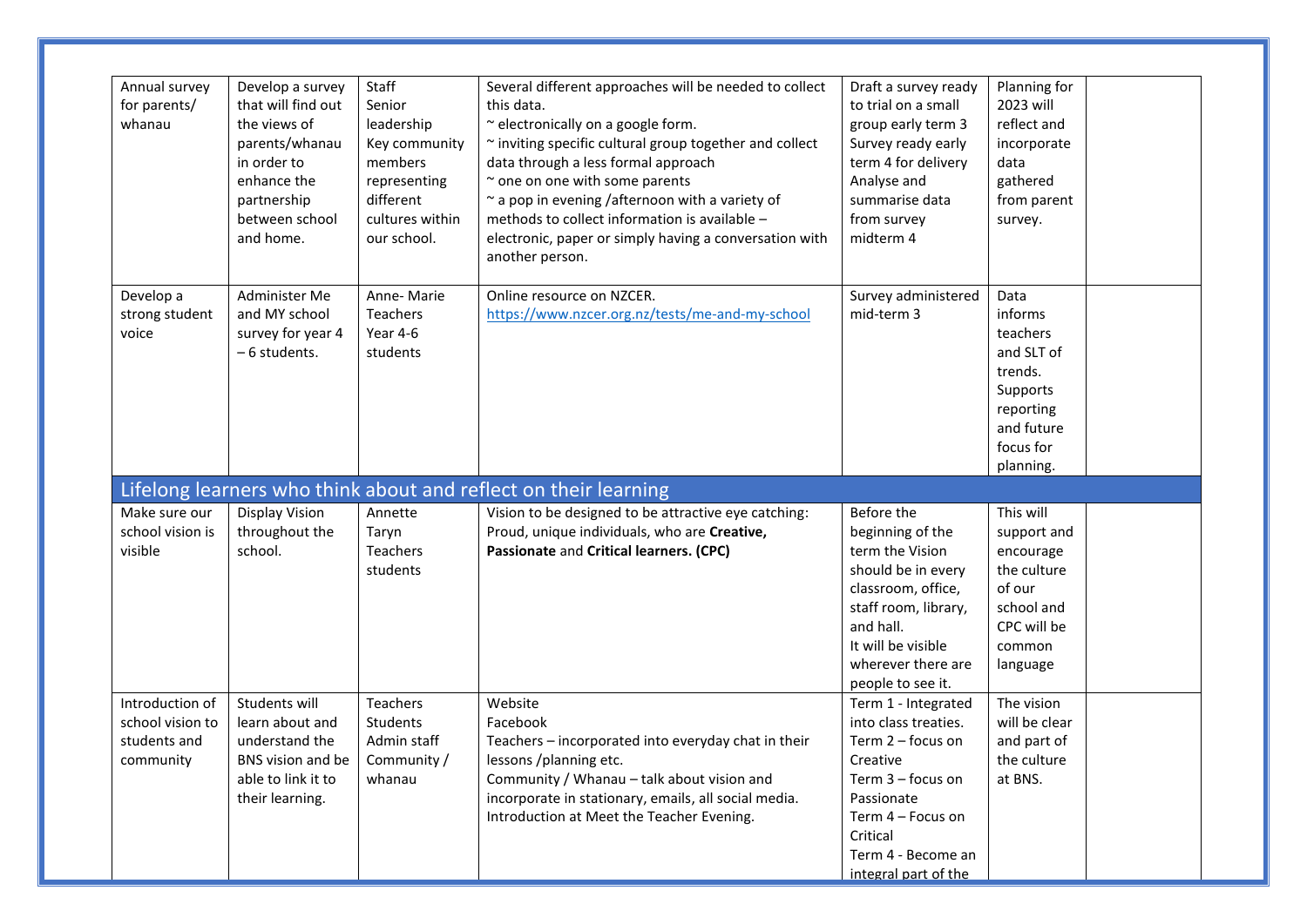| Revisit school   | Talk about the    | <b>SLT</b>      | Website                                                | conversations at all<br>assemblies/<br>meetings and class<br>discussions.<br>Term 4 - Children<br>can talk about what<br>the vision means for<br>them.<br>By the end of 2022 | The values    |  |
|------------------|-------------------|-----------------|--------------------------------------------------------|------------------------------------------------------------------------------------------------------------------------------------------------------------------------------|---------------|--|
| values and link  | values linking to | Teachers        | PB4L                                                   | students will be able                                                                                                                                                        | will be clear |  |
| to vision        | vision and PB4L   | Teacher aides   | Teaching for positive behaviour - ministry resource    | to make links                                                                                                                                                                | and part of   |  |
|                  | (Positive         |                 |                                                        | though PB4L to the                                                                                                                                                           | the culture   |  |
|                  | Behaviour for     |                 |                                                        | school values                                                                                                                                                                | at BNS.       |  |
|                  | learning)         |                 |                                                        |                                                                                                                                                                              |               |  |
| Develop a plan   | Develop           | <b>SLT</b>      | <b>PaCT Mathematics framework</b>                      | Term 1 and $2 -$                                                                                                                                                             | The           |  |
| to allow our     | appropriate       | <b>Teachers</b> | https://curriculumprogresstools.education.govt.nz/lpf- | development of                                                                                                                                                               | students      |  |
| students to be   | maths goals       | Students        | tool/                                                  | Maths goals and                                                                                                                                                              | think about   |  |
| risk takers with |                   |                 | Maths standards                                        | learning behaviours.                                                                                                                                                         | and reflect   |  |
| a focus on       |                   |                 | NZ Maths                                               | Term 3 - Maths                                                                                                                                                               | on their      |  |
| Maths learning   |                   |                 | Updated Curriculum refresh                             | goals and behaviour                                                                                                                                                          | learning.     |  |
| goals.           |                   |                 |                                                        | initiated and                                                                                                                                                                |               |  |
|                  |                   |                 |                                                        | practised within the<br>class                                                                                                                                                |               |  |
|                  |                   |                 |                                                        | Term 4 - At least                                                                                                                                                            |               |  |
|                  |                   |                 |                                                        | 50% of the students                                                                                                                                                          |               |  |
|                  |                   |                 |                                                        | are able to say what                                                                                                                                                         |               |  |
|                  |                   |                 |                                                        | they are working on                                                                                                                                                          |               |  |
|                  |                   |                 |                                                        | and discuss next                                                                                                                                                             |               |  |
|                  |                   |                 |                                                        | steps with their                                                                                                                                                             |               |  |
|                  |                   |                 |                                                        | teacher or peer.                                                                                                                                                             |               |  |
|                  |                   |                 |                                                        |                                                                                                                                                                              |               |  |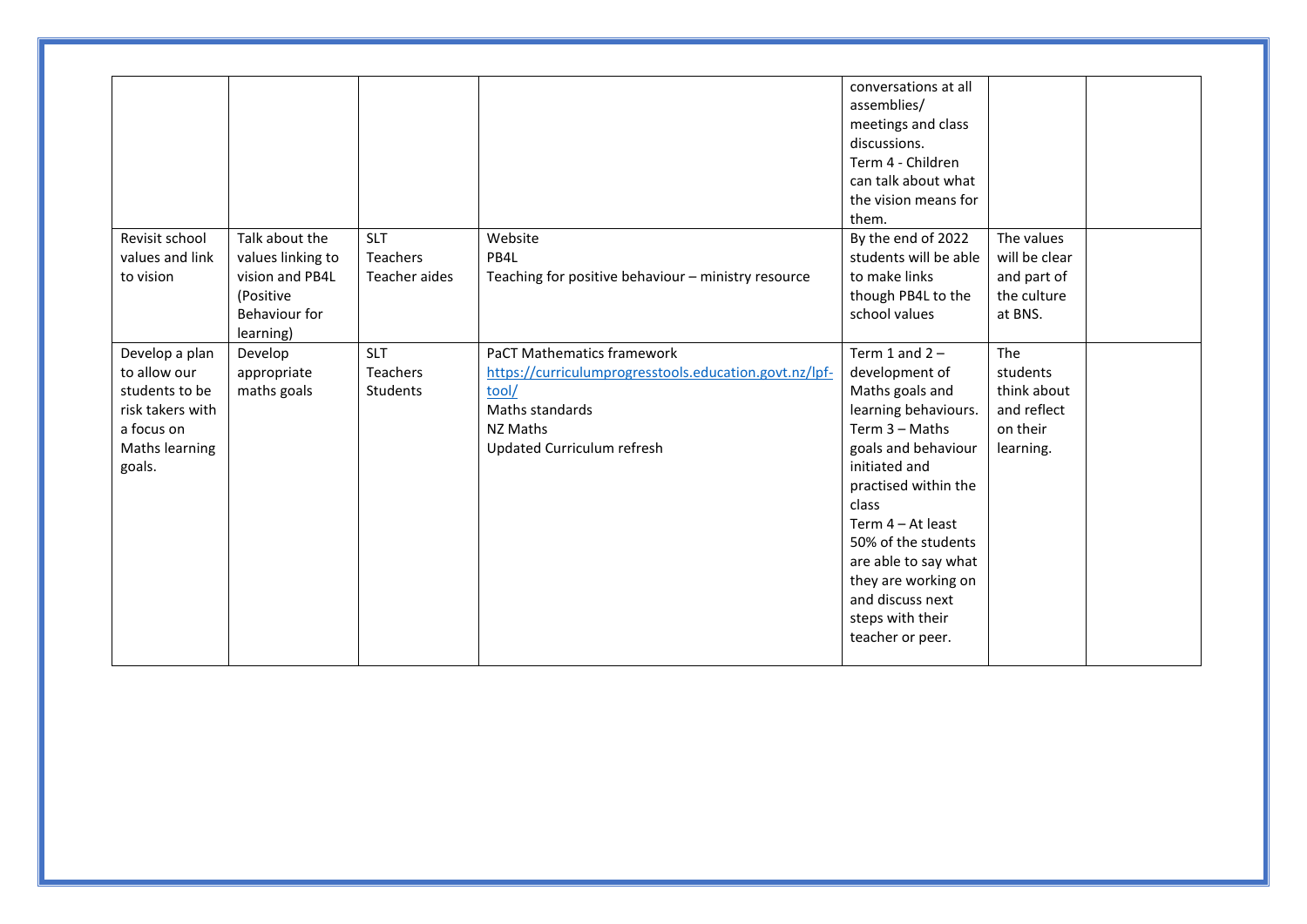

## **Annual Plan 2022**



#### **STRATEGIC GOAL: FUTURE FOCUSED TEACHING AND LEARNING**

|                                                                                                  | Teachers are skilled, adaptive, and motivated to provide innovative teaching and |                                                    |                                                                                                                                                                                                                                                              |                                                                                                                                                                                                       |                                                                                                                   |                                     |  |  |  |  |  |
|--------------------------------------------------------------------------------------------------|----------------------------------------------------------------------------------|----------------------------------------------------|--------------------------------------------------------------------------------------------------------------------------------------------------------------------------------------------------------------------------------------------------------------|-------------------------------------------------------------------------------------------------------------------------------------------------------------------------------------------------------|-------------------------------------------------------------------------------------------------------------------|-------------------------------------|--|--|--|--|--|
|                                                                                                  |                                                                                  |                                                    | learning                                                                                                                                                                                                                                                     |                                                                                                                                                                                                       |                                                                                                                   |                                     |  |  |  |  |  |
| <b>GOALS</b><br>/INITIATIVES                                                                     | <b>ACTIONS</b>                                                                   | <b>RESPONSIBILITIES</b>                            | <b>RESOURCES</b>                                                                                                                                                                                                                                             | <b>MEASUREMENTS</b>                                                                                                                                                                                   | <b>OUTCOMES</b>                                                                                                   | <b>ONGOING</b><br><b>EVALUATION</b> |  |  |  |  |  |
|                                                                                                  |                                                                                  |                                                    | Strengthen teaching practices to ensure high quality teaching and learning                                                                                                                                                                                   |                                                                                                                                                                                                       |                                                                                                                   |                                     |  |  |  |  |  |
| Grow teacher<br>understanding<br>of Tikanga<br>Māori and Te<br>Reo Māori                         | Develop<br>teachers'<br>knowledge of<br>Tikanga Māori<br>and Te Reo<br>Māori.    | Teachers<br><b>SLT</b><br>Teacher aides            | Whakamānawatia Te Reo Māori. - Reo Kaiako<br>MAC (Māori Achievement Collaborative)                                                                                                                                                                           | End of term $1 - all$<br>teachers completed<br>9 one-hour PD<br>sessions.                                                                                                                             | <b>Teachers</b><br>have built<br>some<br>knowledge<br>and<br>confidence<br>to deliver<br>the Te Reo<br>programme. |                                     |  |  |  |  |  |
| Develop<br>effective<br>pedagogy for<br>the delivery of<br>Tikanga Māori<br>and Te Reo<br>Māori. | Teaching half an<br>hour a day the<br>Reo Kura<br>programme.                     | Teachers<br><b>SLT</b><br>Tutor from<br>programme. | Whakamānawatia Te Reo Māori. - Reo Kura<br>Whakamānawatia Te Reo Māori. – online resources.<br>He Reo Tupu, He Reo Ora<br>MAC (Māori Achievement Collaborative)                                                                                              | Terms 2,3 and $4 -$<br>ongoing 1/2 hour Te<br>Reo lessons and<br>resources.<br>By the end of the<br>year at least 50% of<br>the teachers will<br>effectively<br>delivering the Reo<br>Kura programme. | Teachers<br>feel<br>confident to<br>deliver<br>Tikanga<br>Māori and<br>Te Reo<br>Māori                            |                                     |  |  |  |  |  |
| Gain<br>knowledge and<br>understanding<br>to teach New<br>Zealand<br>History<br>effectively      | <b>Teaching New</b><br>Zealand History<br>within the School<br>Concept           | <b>Teachers</b><br><b>SLT</b>                      | Tamsin Hanley New Zealand History resource<br>Whakamānawatia Te Reo Māori. - online resources.<br>New Zealand histories draft document<br>https://ssol.tki.org.nz/Aotearoa-New-Zealand-s-<br>histories-draft-curriculum<br><b>Undated Curriculum refresh</b> | Term 2 focus -<br>Matariki<br>Term 3 focus -<br>Marae<br>Term 4 focus -<br>Te ao Haka                                                                                                                 | <b>Teachers</b><br>feel<br>confident to<br>deliver some<br>New Zealand<br>History.                                |                                     |  |  |  |  |  |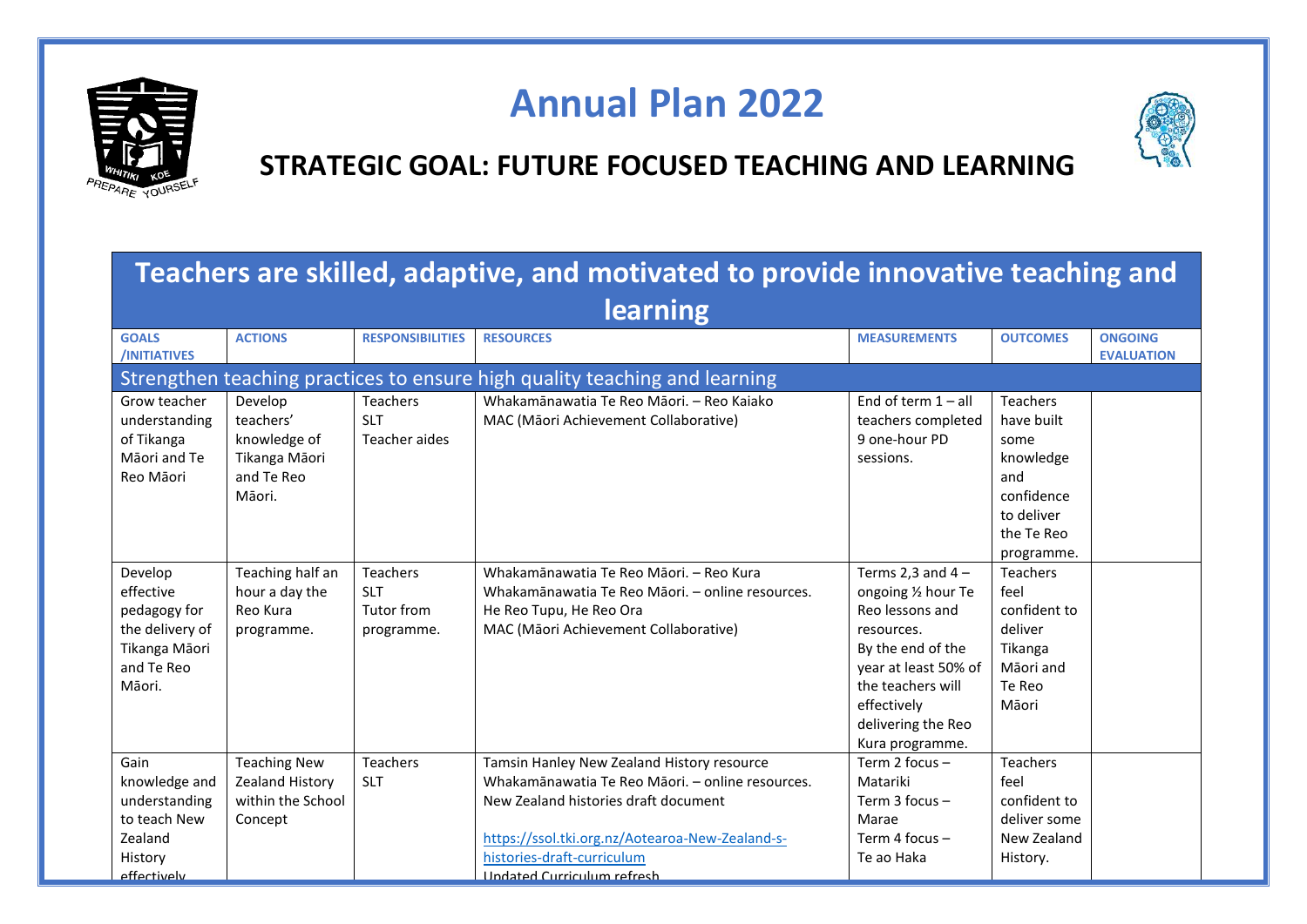|                                                                                                                     |                                                                                                                                  |                                                              |                                                                                                                                                                                                                                                                                | By the end of the<br>year at least 50% of<br>the teachers will<br>effectively<br>delivering elements<br>of New Zealand<br>history.                                                                                                                                               |                                                                                       |  |
|---------------------------------------------------------------------------------------------------------------------|----------------------------------------------------------------------------------------------------------------------------------|--------------------------------------------------------------|--------------------------------------------------------------------------------------------------------------------------------------------------------------------------------------------------------------------------------------------------------------------------------|----------------------------------------------------------------------------------------------------------------------------------------------------------------------------------------------------------------------------------------------------------------------------------|---------------------------------------------------------------------------------------|--|
|                                                                                                                     |                                                                                                                                  |                                                              | Provide a rich and Innovative localised curriculumthat sets students up for the future                                                                                                                                                                                         |                                                                                                                                                                                                                                                                                  |                                                                                       |  |
| Continue to<br>develop our<br>student's<br>profile /<br>learner<br>disposition<br>within BNS<br>local<br>curriculum | Develop a shared<br>description of<br>our aspirations<br>for each student<br>to have achieved<br>by their last year<br>of school | Teachers<br>Students<br>Kahui Ako                            | Ministry funded PLD hours<br><b>Teachers</b><br>Students<br>Updated Curriculum refresh                                                                                                                                                                                         | This initiative links<br>closely to the<br>development of<br>Maths goals and<br>learning<br>behaviours.<br>Term 4 - profiles<br>will be still<br>developing but<br>students are able to<br>talk about their<br>pathway as further<br>work is continued<br>over 2023 and<br>2024. | A more clear<br>pathway for<br>our students<br>continues to<br>develop.               |  |
| Make links to<br>local history                                                                                      | Align New<br>Zealand history<br>with our local<br>area. (Birkdale,<br>North Shore,<br>Auckland)                                  | Teachers<br><b>Students</b><br>Local Iwi<br>Local historians | Whakamānawatia Te Reo Māori. - Reo Kura<br>Whakamānawatia Te Reo Māori. - online resources.<br>He Reo Tupu, He Reo Ora<br>MAC (Māori Achievement Collaborative)<br>https://ssol.tki.org.nz/Aotearoa-New-Zealand-s-<br>histories-draft-curriculum<br>Updated Curriculum refresh | Term 2 focus -<br>Matariki<br>Term $3$ focus $-$<br>Marae<br>Term 4 focus $-$<br>Te ao Haka<br>By the end of the<br>year at least 50% of<br>the teachers will<br>effectively<br>delivering elements<br>of New Zealand<br>history with clear<br>links to our local<br>history     | <b>Teachers</b><br>feel<br>confident to<br>deliver some<br>specific<br>local History. |  |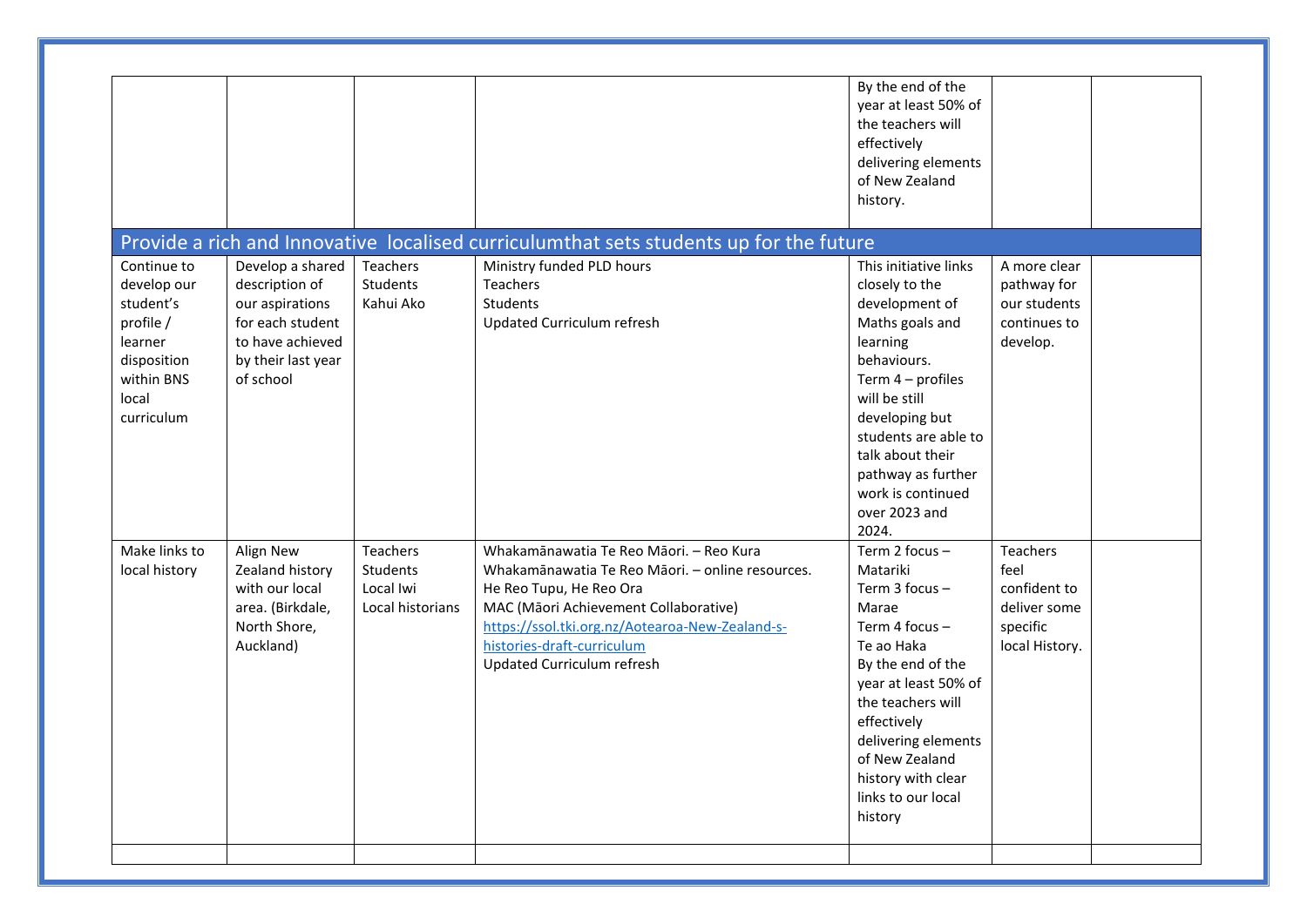

## **Annual Plan 2022**



#### **STRATEGIC GOAL: CULTURAL RESPONSIVENESS.**

| Our community relates respectfully and learns from our diverse cultures.                                                       |                                                                                                             |                                                                    |                                                                                    |                                                                                                                                                                                                                                         |                                                                                                                                                        |                                     |  |
|--------------------------------------------------------------------------------------------------------------------------------|-------------------------------------------------------------------------------------------------------------|--------------------------------------------------------------------|------------------------------------------------------------------------------------|-----------------------------------------------------------------------------------------------------------------------------------------------------------------------------------------------------------------------------------------|--------------------------------------------------------------------------------------------------------------------------------------------------------|-------------------------------------|--|
| <b>GOALS /INITIATIVES</b>                                                                                                      | <b>ACTIONS</b>                                                                                              | <b>RESPONSIBILITIES</b>                                            | <b>RESOURCES</b>                                                                   | <b>MEASUREMENTS</b>                                                                                                                                                                                                                     | <b>OUTCOMES</b>                                                                                                                                        | <b>ONGOING</b><br><b>EVALUATION</b> |  |
|                                                                                                                                |                                                                                                             |                                                                    | Provide experiences acknowledging Te Tiriti o Waintangi and all cultures           |                                                                                                                                                                                                                                         |                                                                                                                                                        |                                     |  |
| Provide experiences<br>acknowledging Te<br>Tiriti o Waitangi:<br>The principles:<br>Partnership<br>Protection<br>Participation | Engage whanau<br>and all<br>community to<br>take part in the<br>learning offered<br>around Te Reo<br>Māori. | <b>SLT</b><br>Board<br>Our Māori<br>community<br>iwi, whanua       | Whakamānawatia Te Reo Māori. - Reo whānau<br>MAC (Māori Achievement Collaborative) | Term $3 -$<br>community<br>consultation?<br>feedback around<br>Te Reo Māori<br>offered and<br>By the end of the<br>year 40%<br>engagement of our<br>community /<br>whanau in<br>response to online<br>Te Reo Māori<br>learning offered. | Whanau<br>/parents feel<br>connected<br>to learning<br>within BNS.<br>Working<br>towards<br>normalising<br>Te Reo in<br>our school<br>and<br>community |                                     |  |
|                                                                                                                                |                                                                                                             |                                                                    | Our community role models the school values and shows respect to all cultures      |                                                                                                                                                                                                                                         |                                                                                                                                                        |                                     |  |
| Our community role<br>models out school<br>values and shows<br>respect for all<br>cultures                                     | Hold an<br>information<br>evening to share<br>our charter,<br>vision, and<br>school values.                 | <b>SLT</b><br><b>Teachers</b><br><b>BOT</b><br>School<br>community | Charter<br>Example of what BNS means                                               | Term $1 - 60\%$ of<br>our community<br>attending<br>information<br>evening.                                                                                                                                                             | The vision<br>and values<br>will be clear<br>and part of<br>the culture<br>at BNS and<br>its<br>community.                                             |                                     |  |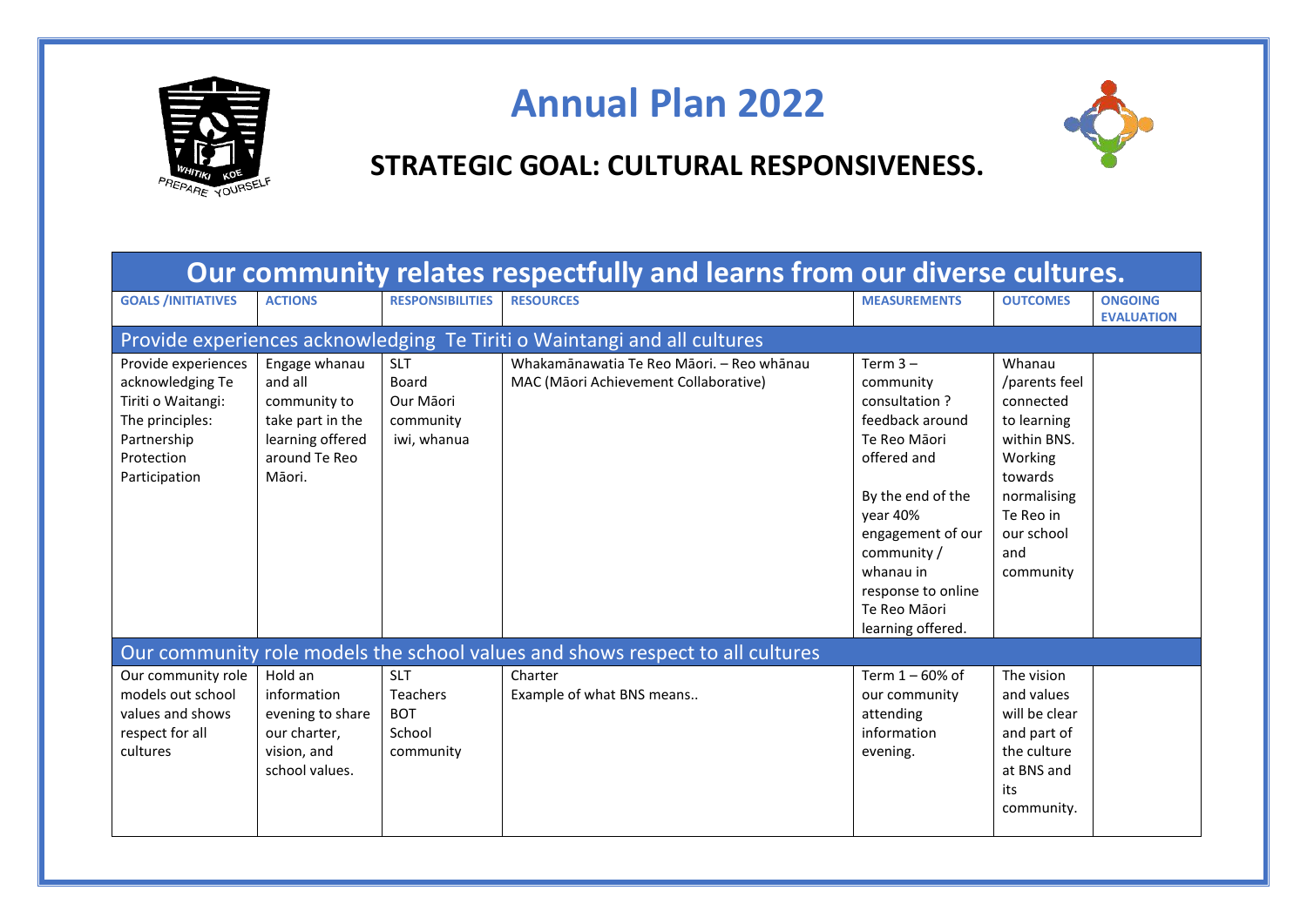| Develop stronger<br>partnerships with<br>our Māori whānau /<br>community          | Hold a whānau<br>hui to<br>strengthen<br>home - school<br>relationships.         | <b>SLT</b><br>Teachers<br><b>BOT</b><br>Māori whānau<br>/ Community  | Māori Whanau<br>Local iwi connections<br>Hui environment (not necessarily in school)<br>Kai                                                      | Term 2 - hui set in<br>place - 30% Māori<br>Whānau<br>Term 3 and $4 -$<br>development of a<br>whānau group who<br>could meet on a<br>regular basis $(1 - 2)$<br>times per term)                                             | A partner<br>ship will<br>begin to be<br>established<br>to build on<br>developing<br>Tikanga<br>Māori and<br>Te Reo<br>Māori in<br>BNZ.                 |
|-----------------------------------------------------------------------------------|----------------------------------------------------------------------------------|----------------------------------------------------------------------|--------------------------------------------------------------------------------------------------------------------------------------------------|-----------------------------------------------------------------------------------------------------------------------------------------------------------------------------------------------------------------------------|---------------------------------------------------------------------------------------------------------------------------------------------------------|
| Develop stronger<br>partnerships with<br>our Pasifika<br>community                | Hold a Pasifika<br>Fono to<br>strengthen<br>home-school<br>relationships         | <b>SLT</b><br><b>Teachers</b><br><b>BOT</b><br>Pasifika<br>Community | Pasifika community<br>Local Pasifika connections<br>Fono environment (not necessarily in school)<br>Food                                         | Term 2 - Fono set<br>in place $-30%$<br>Pasifika community<br>Term 3 and $4 -$<br>development of a<br>fono group who<br>could meet on a<br>regular basis $(1 - 2)$<br>times per term)                                       | A<br>partnership<br>will begin to<br>be<br>established<br>to build on<br>developing<br>our Pasifika<br>community<br>needs and<br>expectations<br>in BNS |
| <b>BNS</b> school value<br>and vison will<br>become part of the<br>school culture | Display and be<br>proactive in the<br>visibility of our<br>vision and<br>values. | Taryn<br>Annette<br><b>SLT</b><br>Our school<br>community            | We are are unified through a collective understandingof our school vision and values<br>Website<br>School environment<br>Facebook<br>Schools app | By the end of term<br>1 we have a clear<br>visibility and<br>coverage within<br>the school and<br>wider community.<br>Term 4 - 50% of<br>our parents will be<br>developing the<br>values and vision<br>with their children. | The vision<br>and values<br>will be clear<br>and part of<br>the culture<br>at BNS and<br>its<br>community.                                              |